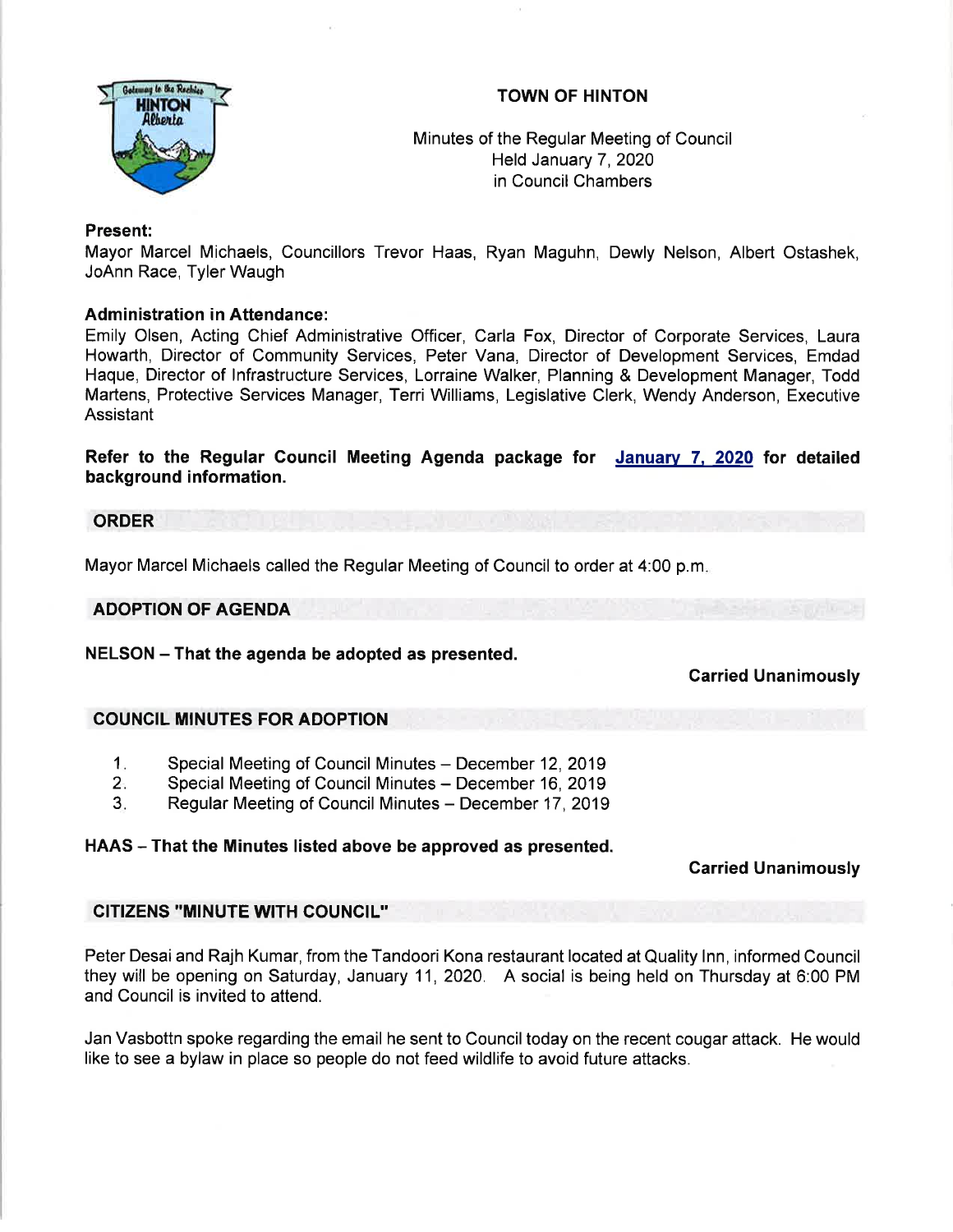#### ACTION ITEMS

#### 1. Municipal Development Plan Amendment No. 1084-2

MAGUHN - That Gouncil gives Municipal Development Plan #1084-2 First Reading as presented.

Garried Unanimously

OSTASHEK - That Council schedule a Public Hearing on February 4,2020 at 4:00 p.m. in Gouncif Ghambers to hear public comments on Bylaw #1084-2.

Garried Unanimously

2. Land Use Bvlaw Amendment No. 1088-12

HAAS - That Gouncil gives Land Use Bylaw #1088-12 First Reading as presented.

Carried Unanimously

NELSON - That Council schedule a Public Hearing on February 4,2020 at 4:00 p.m. in Gouncil Chambers to hear public comments on Bylaw #1088-12.

**Carried Unanimously** 

3. Intermunicipal Collaboration Framework Agreement with Yellowhead County - Bylaw No. 1143

MAGUHN - That Council gives the Intermunicipal Collaboration Framework Bylaw #1143 first reading as presented.

Garried Unanimously

NELSON - That Gouncil gives the Intermunicipal Collaboration Framework Bylaw #1143 second reading as presented.

Garried Unanimously

WAUGH - That Council gives Unanimous Consent for third reading of the lntermunicipal Collaboration Framework Bylaw #1143 as presented.

Garried Unanimously

RACE - That Council gives the lntermunicipal Collaboration Framework Bylaw #1143 third reading as presented.

Carried Unanimously

4. Tax Exemptions - Legion

HAAS - That Council accept this report as information.

Defeated 1-6 For: Haas Against: Waugh, Maguhn, Michaels, Ostashek, Nelson, Race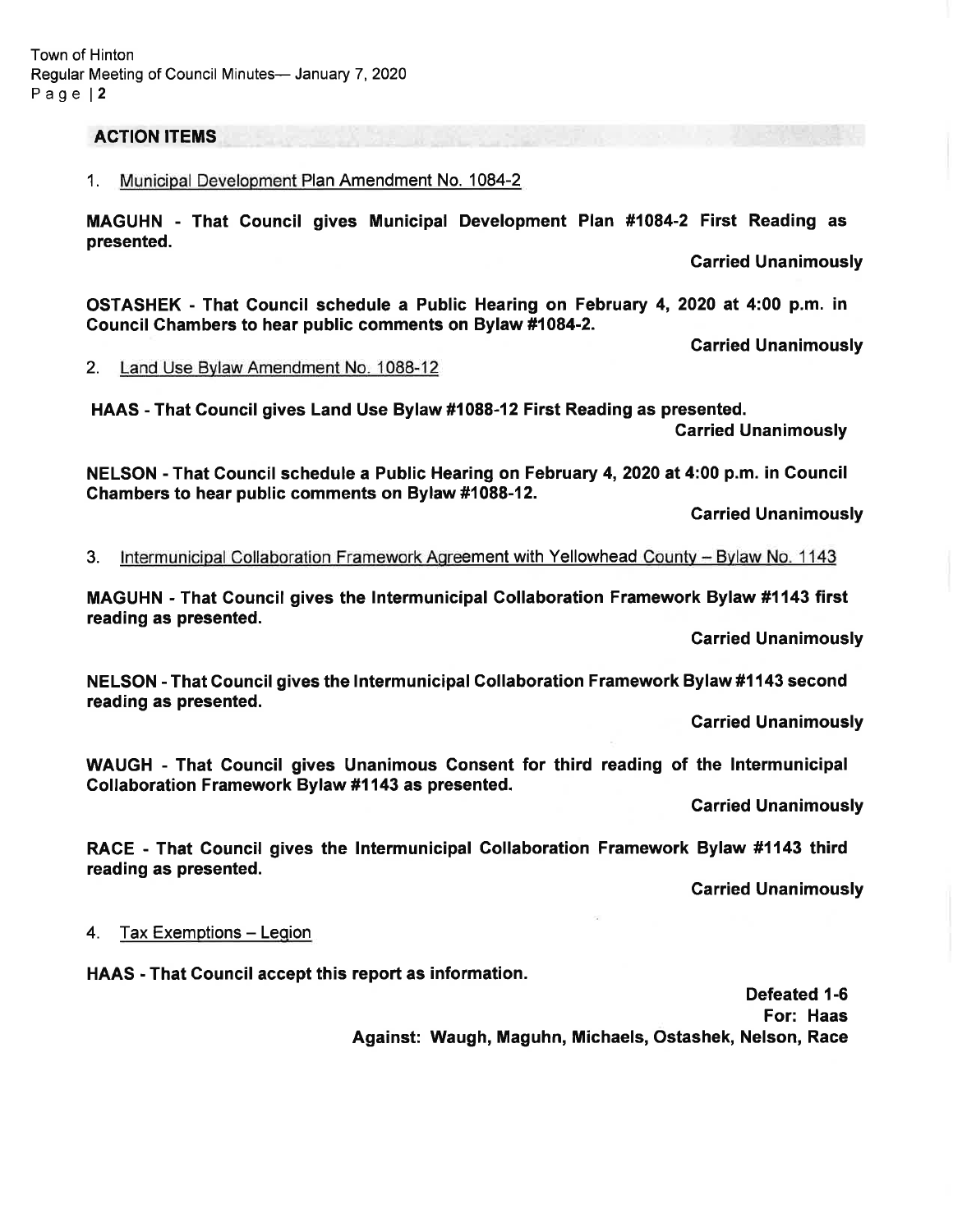MAGUHN - That council direct Administration to provide a grant in the amount of \$3,748.26 to the Legion as reimbursement for the bar portion of the 2019 Legion Municipal taxation owing, to come from Council 2020 contingency fund.

> Carried 6-1 For: Waugh, Maguhn, Michaels, Ostashek, Nelson, Race Against: Haas

### 5. Bylaw No. 1144 Municipal Emergency Management Bylaw

NELSON - That Council gives the Municipal Emergency Management Bylaw #1144 first reading as presented.

Carried Unanimously

HAAS -That Gouncil gives the Municipal Emergency Management Bylaw #1144 second reading as presented.

Garried Unanimously

OSTASHEK - That Council gives Unanimous Gonsent for third reading of the Municipal Emergency Management Bylaw #1144 as presented.

Garried Unanimously

WAUGH - That Gouncil gives the Municipal Emergency Management Bylaw #1144 third reading as presented.

Garried Unanimously

#### INFORMATION ITEMS

1. Council lnformation Package #1 for January 7,2020

# MAGUHN - That Council accept Information Package #1 for January 7, 2020 as information. Carried Unanimously

## REPORTS FROM MAYOR, COUNCIL, CHIEF ADMINISTRATIVE OFFICER

1. Council Updates (Training, Conferences, Committees, Community Events

Councillors reported on the various committees, meetings, and activities they attended since the last Regular Council meeting and what they plan on attending in the coming weeks.

2. Acting Chief Administrative Officer Report

Emily Olsen, Acting Chief Administrative Officer, provided an update on administrative matters.

3. Administrative lnquiries

There were no Administrative lnquiries.